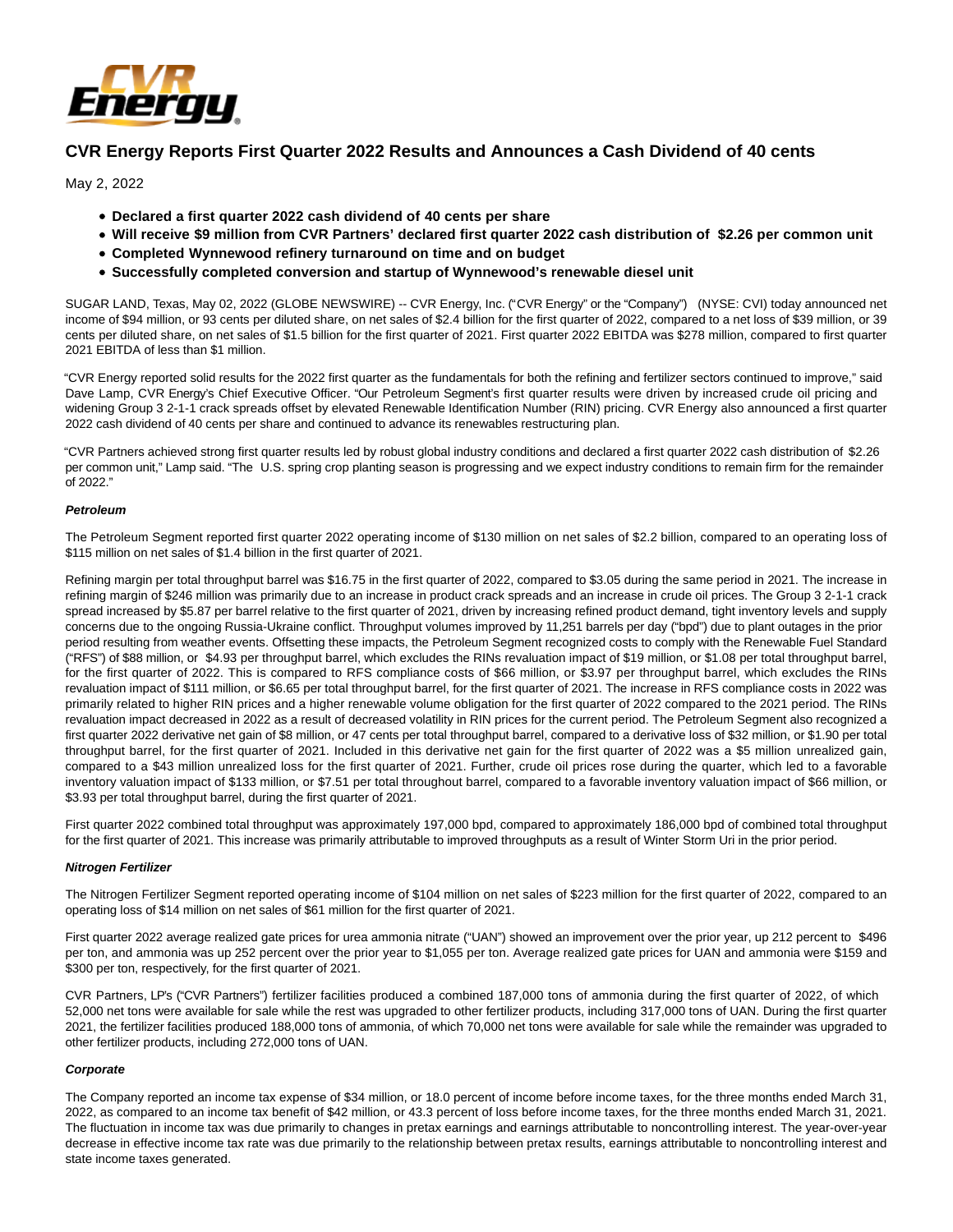#### **Cash, Debt and Dividend**

Consolidated cash and cash equivalents were \$676 million at March 31, 2022, an increase of \$166 million from December 31, 2021. Consolidated total debt and finance lease obligations were \$1.6 billion at March 31, 2022, including \$546 million held by the Nitrogen Fertilizer Segment.

On February 22, 2022, CVR Partners redeemed all of the outstanding \$65 million in aggregate principal amount of its 9.25% Senior Secured Notes, due June 2023, at par and settled accrued interest of approximately \$1 million through the date of redemption.

CVR Energy also announced a first quarter 2022 cash dividend of 40 cents per share. The dividend, as declared by CVR Energy's Board of Directors, will be paid on May 23, 2022, to stockholders of record as of May 13, 2022.

Today, CVR Partners announced that the Board of Directors of its general partner declared a first quarter 2022 cash distribution of \$2.26 per common unit, which will be paid on May 23, 2022, to common unitholders of record as of May 13, 2022.

#### **Corporate Structure**

On February 22, 2022, in connection with our focus on decarbonization, we announced that our Board of Directors had approved a plan to restructure our business to segregate our renewables business. As part of this restructuring, in the first quarter of 2022, we formed 16 new indirect, wholly owned subsidiaries ("NewCos") of CVR Energy. Over the coming year, the Company intends to evaluate the transfer of certain assets to these NewCos to, among other purposes, better align our organizational structure with management, financial reporting and our goal to maximize our renewables focus. At the present time, we expect the restructuring to be completed during the first quarter of 2023.

#### **First Quarter 2022 Earnings Conference Call**

CVR Energy previously announced that it will host its first quarter 2022 Earnings Conference Call on Tuesday, May 3, at 1 p.m. Eastern. The Earnings Conference Call may also include discussion of Company developments, forward-looking information and other material information about business and financial matters.

The first quarter 2022 Earnings Conference Call will be webcast live and can be accessed on the Investor Relations section of CVR Energy's website at [www.CVREnergy.com.](https://www.globenewswire.com/Tracker?data=tgEiMD4lLaTKPQif5K7TRq9hIanPQZrZQOtC55_p2lJQ2fz7AS_mXYloHrmhFTfcEQ_Eiw55337EWBem6vr1WQ==) For investors or analysts who want to participate during the call, the dial-in number is (877) 407-8291. The webcast will be archived and available for 14 days at [https://edge.media-server.com/mmc/p/t6hq57yj.](https://www.globenewswire.com/Tracker?data=FkkRTV6ACszj0PHyxPl_YrFONKPFgCFaLcE1ssTJZHHSh82uliSXILdl-OPpkkG2fGCyYkyR8qp1pYkVuCSkghqOaAelbE9xqiXuUEnVU_2hVYWi6vFteqnfexPwvk3q6guBgOpYdsU41bvx_s5R-g==) A repeat of the call also can be accessed for 14 days by dialing (877) 660-6853, conference ID 13728976.

### **Forward-Looking Statements**

This news release may contain forward-looking statements within the meaning of Section 27A of the Securities Act of 1933, as amended, and Section 21E of the Securities Exchange Act of 1934, as amended. Statements concerning current estimates, expectations and projections about future results, performance, prospects, opportunities, plans, actions and events and other statements, concerns, or matters that are not historical facts are "forwardlooking statements," as that term is defined under the federal securities laws. These forward-looking statements include, but are not limited to, statements regarding future: receipt of CVR Partners' cash distributions; improvement of refining and fertilizer sector fundamentals; crude oil and RIN pricing; crack spreads; global fertilizer industry conditions; progression of the spring crop planting season; operating income; net sales; refining margin; refined product demand; inventory levels, including the tightness thereof; impacts of plant outages and weather events on throughput volume; renewables initiatives; conversion of hydrocrackers at Wynnewood and Coffeyville and/or feed pre-treaters, including the completion, operation, capacities, timing, costs, optionality and benefits thereof; segregation of our renewables business and the timing and scope of asset transfers in connection with the related restructuring; strategic optionality; margins, spreads and economics relating to renewables; carbon capture; decarbonization; ammonia utilization rates; crop and industry conditions; UAN, ammonia and fertilizer demand, pricing and sales volumes; ammonia upgrades; cost to comply with the Renewable Fuel Standard, RIN prices and valuation of our net RVO; derivative activities and gains or losses associated therewith; tax rates and expense; dividends and distributions, including the timing, payment and amount (if any) thereof; total throughput, direct operating expenses, capital expenditures, depreciation and amortization and turnaround expense; continued safe and reliable operations; 45Q credits (if any) including the amount, timing and receipt thereof; the expected timing and completion of turnaround projects; natural gas and global energy costs; exports; and other matters. You can generally identify forward-looking statements by our use of forward-looking terminology such as "outlook," "anticipate," "believe," "continue," "could," "estimate," "expect," "explore," "evaluate," "intend," "may," "might," "plan," "potential," "predict,"

"seek," "should," or "will," or the negative thereof or other variations thereon or comparable terminology. These forward-looking statements are only predictions and involve known and unknown risks and uncertainties, many of which are beyond our control. Investors are cautioned that various factors may affect these forward-looking statements, including the health and economic effects of the COVID-19 pandemic and any variant thereof, the rate of any economic improvement, demand for fossil fuels, price volatility of crude oil, other feedstocks and refined products (among others); the ability of the Company to pay cash dividends and CVR Partners to make cash distributions; potential operating hazards; costs of compliance with existing, or compliance with new, laws and regulations and potential liabilities arising therefrom; impacts of planting season on CVR Partners; general economic and business conditions; political disturbances, geopolitical instability and tensions, and associated changes in global trade policies and economic sanctions, including, but not limited to, in connection with Russia's invasion of Ukraine in February 2022; and other risks. For additional discussion of risk factors which may affect our results, please see the risk factors and other disclosures included in our most recent Annual Report on Form 10-K, any subsequently filed Quarterly Reports on Form 10-Q and our other Securities and Exchange Commission ("SEC") filings. These and other risks may cause our actual results, performance or achievements to differ materially from any future results, performance or achievements expressed or implied by these forward-looking statements. Given these risks and uncertainties, you are cautioned not to place undue reliance on such forward-looking statements. The forward-looking statements included in this news release are made only as of the date hereof. CVR Energy disclaims any intention or obligation to update publicly or revise any forward-looking statements, whether as a result of new information, future events or otherwise, except to the extent required by law.

#### **About CVR Energy, Inc.**

Headquartered in Sugar Land, Texas, CVR Energy is a diversified holding company primarily engaged in the renewables, petroleum refining and marketing business as well as in the nitrogen fertilizer manufacturing business through its interest in CVR Partners. CVR Energy subsidiaries serve as the general partner and own 37 percent of the common units of CVR Partners.

Investors and others should note that CVR Energy may announce material information using SEC filings, press releases, public conference calls, webcasts and the Investor Relations page of its website. CVR Energy may use these channels to distribute material information about the Company and to communicate important information about the Company, corporate initiatives and other matters. Information that CVR Energy posts on its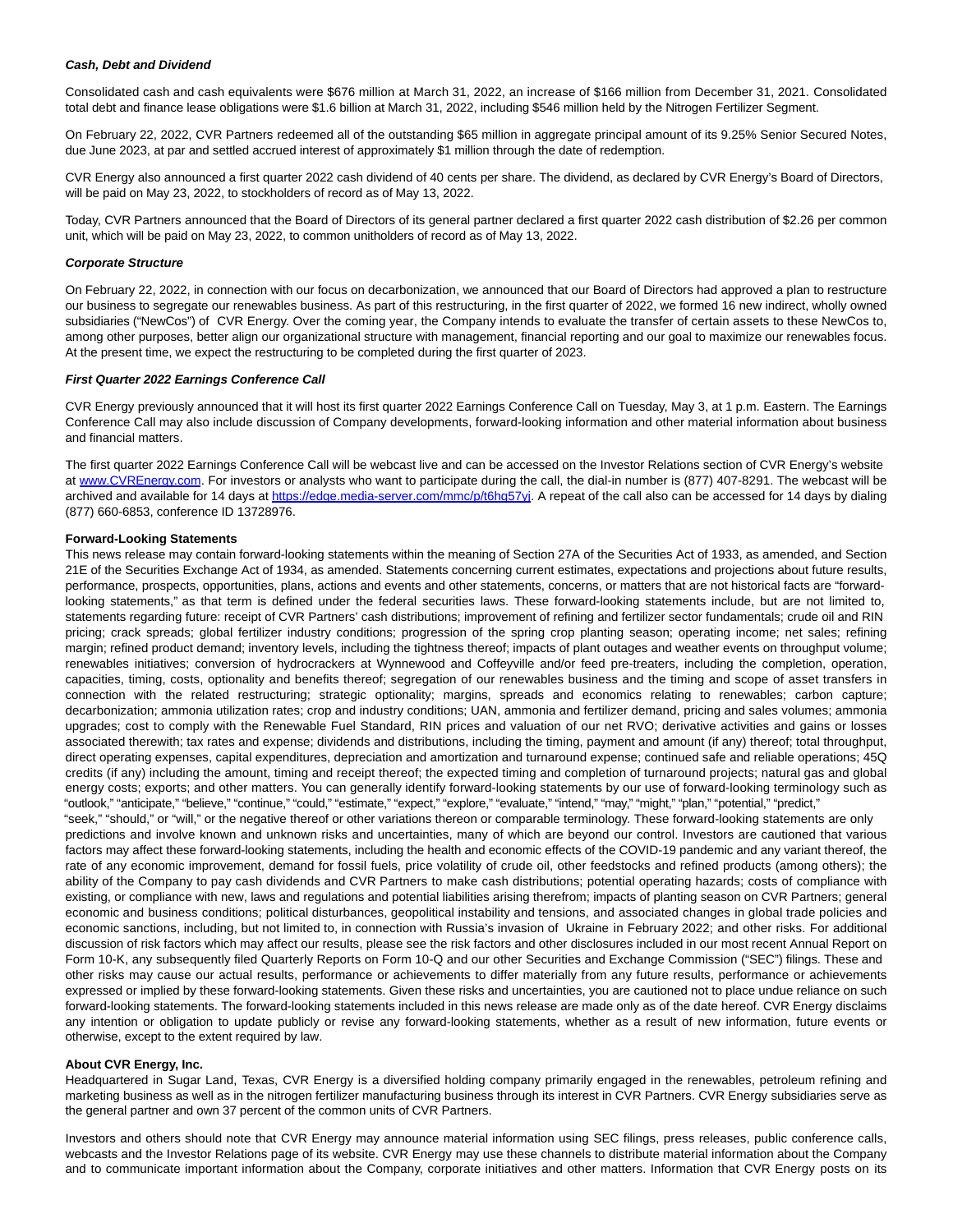website could be deemed material; therefore, CVR Energy encourages investors, the media, its customers, business partners and others interested in the Company to review the information posted on its website.

For further information, please contact:

**Investor Relations:** Richard Roberts CVR Energy, Inc. (281) 207-3205 [InvestorRelations@CVREnergy.com](https://www.globenewswire.com/Tracker?data=N8hwXrhjSoSvXQkYzbPToqk87EpZkd6zmrUtzWN3d0Jl8uoS7qOhir8YM56CAaBEd_4uayY26RXXVO1aHhVfkdY8w92EH0_LR5UmE_5ZlxHo4MbTrb4H8g8irDmztEbp)

#### **Media Relations:**

Brandee Stephens CVR Energy, Inc. (281) 207-3516 [MediaRelations@CVREnergy.com](https://www.globenewswire.com/Tracker?data=3shjwLG0s2NrifzOvLH6l09OGg-1R064E4ev-S4smDj29VnvYRGqMmmXc60MdintOvdlUHL6k2GzdEFmrbMRAbXZ5kImhpJQtr9p2sakLd4RKp96J5X1MBkio5OVzD0V)

#### **Non-GAAP Measures**

Our management uses certain non-GAAP performance measures, and reconciliations to those measures, to evaluate current and past performance and prospects for the future to supplement our financial information presented in accordance with accounting principles generally accepted in the United States ("GAAP"). These non-GAAP financial measures are important factors in assessing our operating results and profitability and include the performance and liquidity measures defined below.

The following are non-GAAP measures we present for the period ended March 31, 2022:

EBITDA - Consolidated net income (loss) before (i) interest expense, net, (ii) income tax expense (benefit) and (iii) depreciation and amortization expense.

Petroleum EBITDA and Nitrogen Fertilizer EBITDA - Segment net income (loss) before segment (i) interest expense, net, (ii) income tax expense (benefit), and (iii) depreciation and amortization.

Refining Margin - The difference between our Petroleum Segment net sales and cost of materials and other.

Refining Margin, adjusted for Inventory Valuation Impacts - Refining Margin adjusted to exclude the impact of current period market price and volume fluctuations on crude oil and refined product inventories purchased in prior periods and lower of cost or net realizable value adjustments, if applicable. We record our commodity inventories on the first-in-first-out basis. As a result, significant current period fluctuations in market prices and the volumes we hold in inventory can have favorable or unfavorable impacts on our refining margins as compared to similar metrics used by other publicly-traded companies in the refining industry.

Refining Margin and Refining Margin adjusted for Inventory Valuation Impacts, per Throughput Barrel - Refining Margin and Refining Margin adjusted for Inventory Valuation Impacts divided by the total throughput barrels during the period, which is calculated as total throughput barrels per day times the number of days in the period.

Direct Operating Expenses per Throughput Barrel - Direct operating expenses for our Petroleum Segment divided by total throughput barrels for the period, which is calculated as total throughput barrels per day times the number of days in the period.

Adjusted EBITDA, Adjusted Petroleum EBITDA and Adjusted Nitrogen Fertilizer EBITDA - EBITDA, Petroleum EBITDA and Nitrogen Fertilizer EBITDA adjusted for certain significant non-cash items and items that management believes are not attributable to or indicative of our on-going operations or that may obscure our underlying results and trends.

Adjusted Earnings (Loss) per Share - Earnings (loss) per share adjusted for certain significant non-cash items and items that management believes are not attributable to or indicative of our on-going operations or that may obscure our underlying results and trends.

Free Cash Flow - Net cash provided by (used in) operating activities less capital expenditures and capitalized turnaround expenditures.

Net Debt and Finance Lease Obligations - Net debt and finance lease obligations is total debt and finance lease obligations reduced for cash and cash equivalents.

Total Debt and Net Debt and Finance Lease Obligations to EBITDA Exclusive of Nitrogen Fertilizer - Total debt and net debt and finance lease obligations is calculated as the consolidated debt and net debt and finance lease obligations less the Nitrogen Fertilizer Segment's debt and net debt and finance lease obligations as of the most recent period ended divided by EBITDA exclusive of the Nitrogen Fertilizer Segment for the most recent twelve-month period.

We present these measures because we believe they may help investors, analysts, lenders and ratings agencies analyze our results of operations and liquidity in conjunction with our U.S. GAAP results, including but not limited to our operating performance as compared to other publicly-traded companies in the refining and fertilizer industries, without regard to historical cost basis or financing methods and our ability to incur and service debt and fund capital expenditures. Non-GAAP measures have important limitations as analytical tools, because they exclude some, but not all, items that affect net earnings and operating income. These measures should not be considered substitutes for their most directly comparable U.S. GAAP financial measures. See "Non-GAAP Reconciliations" included herein for reconciliation of these amounts. Due to rounding, numbers presented within this section may not add or equal to numbers or totals presented elsewhere within this document.

#### **Factors Affecting Comparability of Our Financial Results**

Our historical results of operations for the periods presented may not be comparable with prior periods or to our results of operations in the future for the reasons discussed below.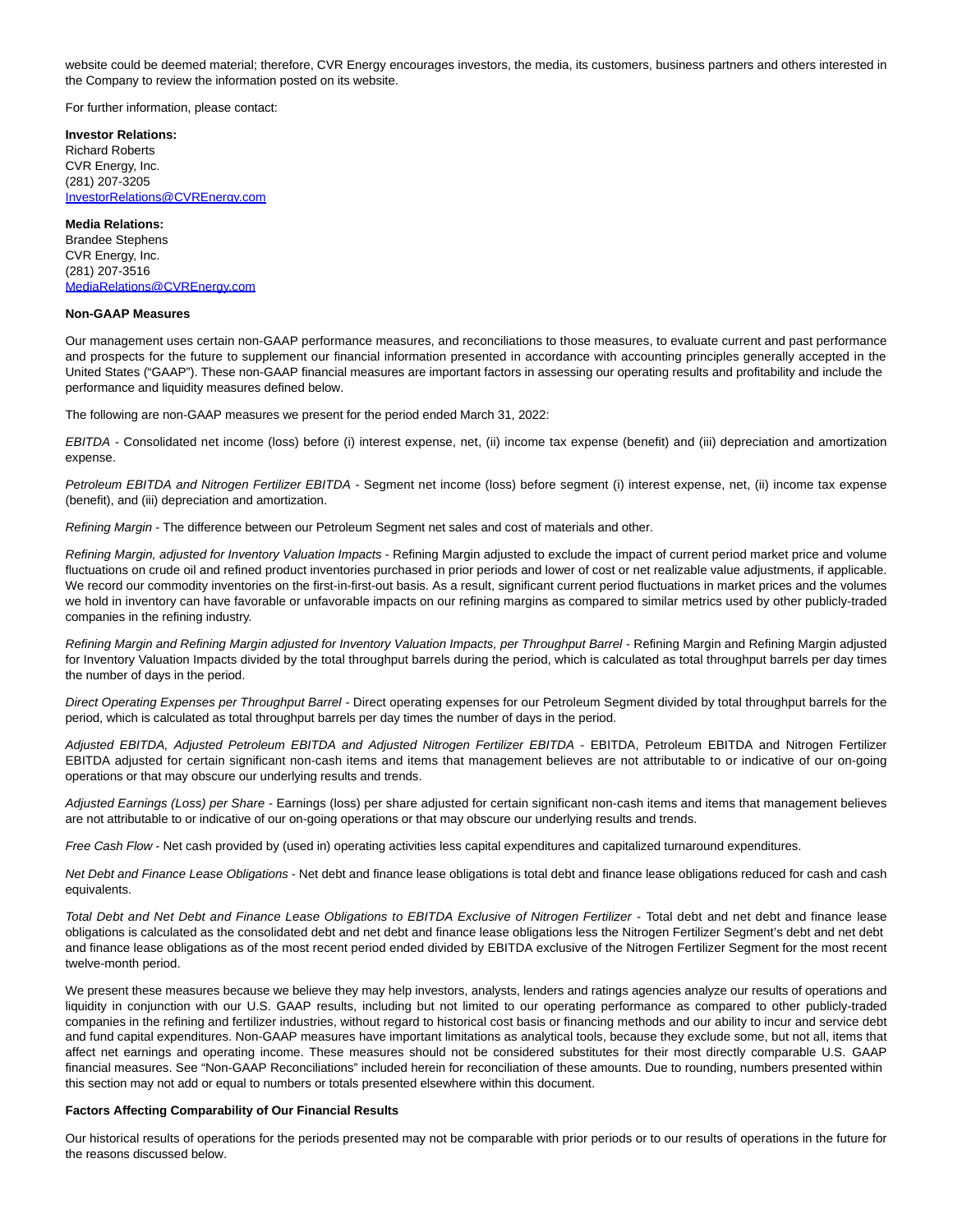#### **Petroleum Segment**

Coffeyville Refinery - During the three months ended March 31, 2022, we capitalized \$1 million related to the pre-planning phase of a major planned turnaround that is currently expected to be commence in the spring of 2023.

Wynnewood Refinery - The Petroleum Segment's Wynnewood Refinery's major planned turnaround began in late February 2022 and was completed in early April 2022. The pre-planning phase began during the first quarter of 2021. During the three months ended March 31, 2022 and 2021, we capitalized \$63 million and \$1 million, respectively.

#### **Nitrogen Fertilizer Segment**

### **Major Scheduled Turnaround Activities**

Coffeyville Fertilizer Facility -The next planned turnaround at the Coffeyville Fertilizer Facility is currently expected to occur in the summer of 2022. For the three months ended March 31, 2022, we incurred turnaround expense of less than \$1 million related to the planning for this turnaround.

East Dubuque Fertilizer Facility - The next planned turnaround at the East Dubuque Fertilizer Facility is currently expected to occur in the summer of 2022. For the three months ended March 31, 2022, we incurred turnaround expense of approximately \$1 million related to planning for this turnaround.

#### **CVR Energy, Inc.**

(all information in this release is unaudited)

#### **Consolidated Statement of Operations Data**

|                                                                                           | <b>Three Months Ended</b><br>March 31, |       |    |                |
|-------------------------------------------------------------------------------------------|----------------------------------------|-------|----|----------------|
| (in millions, except per share data)                                                      |                                        | 2022  |    | 2021           |
| Net sales                                                                                 | \$                                     | 2,373 | \$ | 1,463          |
| Operating costs and expenses:                                                             |                                        |       |    |                |
| Cost of materials and other                                                               |                                        | 1,887 |    | 1,369          |
| Direct operating expenses (exclusive of depreciation and amortization)                    |                                        | 160   |    | 136            |
| Depreciation and amortization                                                             |                                        | 65    |    | 63             |
| Cost of sales                                                                             |                                        | 2,112 |    | 1,568          |
| Selling, general and administrative expenses (exclusive of depreciation and amortization) |                                        | 39    |    | 27             |
| Depreciation and amortization                                                             |                                        | 2     |    | 3              |
| <b>Operating income (loss)</b>                                                            |                                        | 220   |    | (135)          |
| Other (expense) income:                                                                   |                                        |       |    |                |
| Interest expense, net                                                                     |                                        | (24)  |    | (31)           |
| Investment income on marketable securities                                                |                                        |       |    | 62             |
| Other (expense) income, net                                                               |                                        | (9)   |    | $\overline{7}$ |
| Income (loss) before income tax expense                                                   |                                        | 187   |    | (97)           |
| Income tax expense (benefit)                                                              |                                        | 34    |    | (42)           |
| Net income (loss)                                                                         |                                        | 153   |    | (55)           |
| Less: Net income (loss) attributable to noncontrolling interest                           |                                        | 59    |    | (16)           |
| Net income (loss) attributable to CVR Energy stockholders                                 |                                        | 94    | \$ | (39)           |
| Basic and diluted earnings (loss) per share                                               | \$                                     | 0.93  | \$ | (0.39)         |
| Adjusted earnings (loss) per share                                                        | \$                                     | 0.02  | \$ | (0.19)         |
| EBITDA*                                                                                   | \$                                     | 278   | \$ |                |
| Adjusted EBITDA *                                                                         | \$                                     | 155   | \$ | 26             |
| Weighted-average common shares outstanding - basic and diluted                            |                                        | 100.5 |    | 100.5          |

\* See "Non-GAAP Reconciliations" section below.

### **Selected Balance Sheet Data**

 $\overline{\phantom{a}}$  , where  $\overline{\phantom{a}}$ 

| (in millions)                                                       |   | March 31, 2022 | December 31,<br>2021 |
|---------------------------------------------------------------------|---|----------------|----------------------|
| Cash and cash equivalents                                           | D | 676            | 510                  |
| Working capital                                                     |   | 214            | 213                  |
| Total assets                                                        |   | 4.345          | 3.906                |
| Total debt and finance lease obligations, including current portion |   | 1,595          | 1,660                |
| <b>Total liabilities</b>                                            |   | 3.469          | 3.136                |
| Total CVR stockholders' equity                                      |   | 644            | 553                  |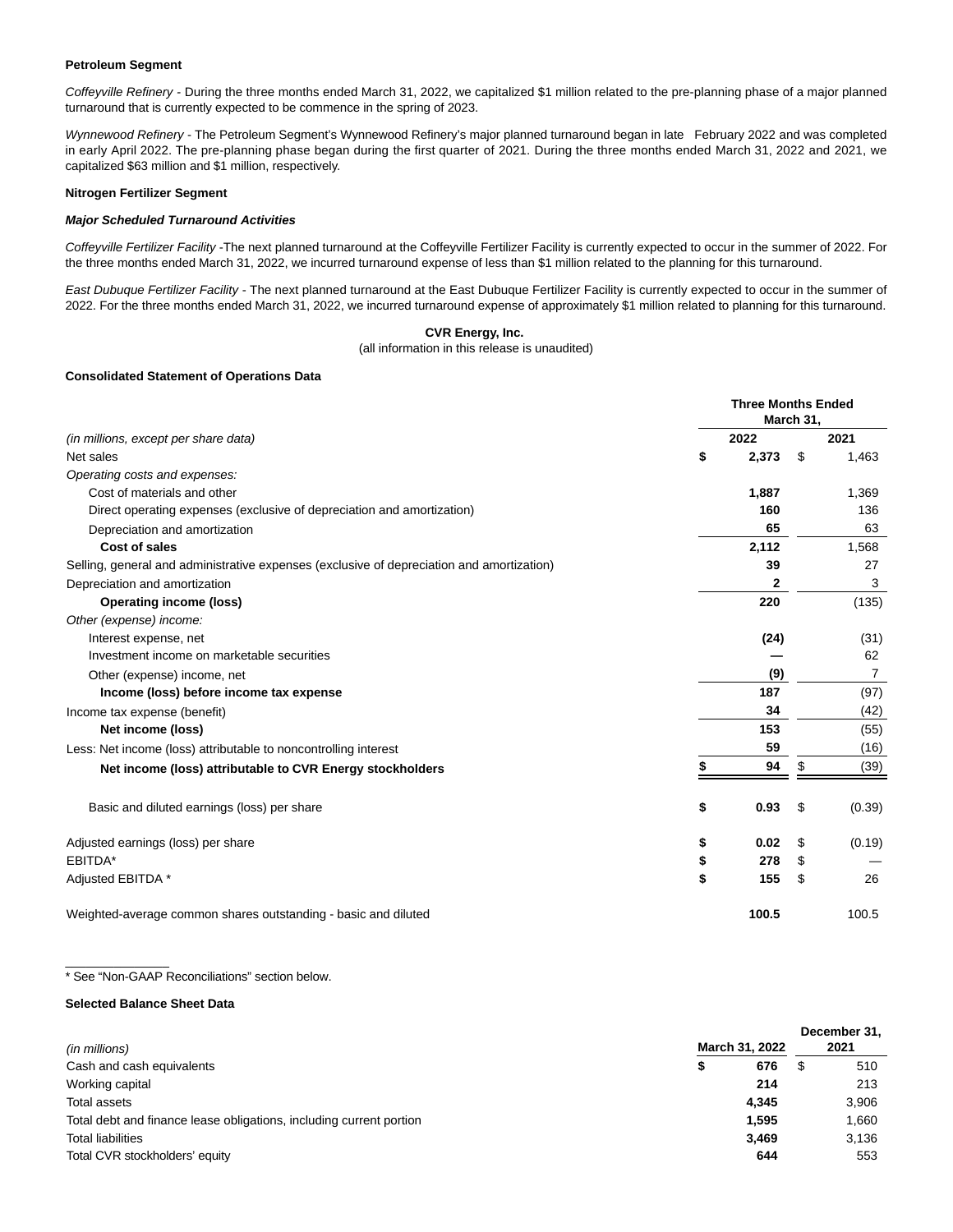### **Selected Cash Flow Data**

|                                                               |      | <b>Three Months Ended</b><br>March 31, |      |  |  |  |  |
|---------------------------------------------------------------|------|----------------------------------------|------|--|--|--|--|
| (in millions)                                                 | 2022 |                                        | 2021 |  |  |  |  |
| Net cash provided by:                                         |      |                                        |      |  |  |  |  |
| Operating activities                                          | \$   | 322<br>S                               | 96   |  |  |  |  |
| Investing activities                                          |      | (41)                                   | (54) |  |  |  |  |
| Financing activities                                          |      | (115)                                  | (2)  |  |  |  |  |
| Net increase in cash and cash equivalents and restricted cash |      | 166                                    | 40   |  |  |  |  |
| Free cash flow*                                               |      | 281                                    | 61   |  |  |  |  |

\* See "Non-GAAP Reconciliations" section below.

## **Selected Segment Data**

\_\_\_\_\_\_\_\_\_\_\_\_\_\_\_

|                                   | Three Months Ended March 31, 2022 |           |    |            |    |                     |
|-----------------------------------|-----------------------------------|-----------|----|------------|----|---------------------|
|                                   |                                   |           |    | Nitrogen   |    |                     |
| (in millions)                     |                                   | Petroleum |    | Fertilizer |    | <b>Consolidated</b> |
| Net sales                         | \$                                | 2,154     | \$ | 223        | \$ | 2,373               |
| Operating income                  |                                   | 130       |    | 104        |    | 220                 |
| Net income                        |                                   | 126       |    | 94         |    | 153                 |
| EBITDA*                           |                                   | 167       |    | 123        |    | 278                 |
| Capital expenditures (1)          |                                   |           |    |            |    |                     |
| Maintenance capital expenditures  | \$                                | 18        | \$ | 5          | \$ | 23                  |
| Growth capital expenditures       |                                   |           |    |            |    | 27                  |
| <b>Total capital expenditures</b> | \$                                | 19        | \$ | 5          | S  | 50                  |

|                                     | Three Months Ended March 31, 2021 |                  |      |                 |    |                     |
|-------------------------------------|-----------------------------------|------------------|------|-----------------|----|---------------------|
|                                     |                                   |                  |      | <b>Nitrogen</b> |    |                     |
| (in millions)                       |                                   | <b>Petroleum</b> |      | Fertilizer      |    | <b>Consolidated</b> |
| Net sales                           | \$                                | 1,404            | \$   | 61              | S  | 1,463               |
| Operating loss                      |                                   | (115)            |      | (14)            |    | (135)               |
| Net loss                            |                                   | (110)            |      | (25)            |    | (55)                |
| EBITDA*                             |                                   | (61)             |      | 5               |    |                     |
| Capital expenditures <sup>(1)</sup> |                                   |                  |      |                 |    |                     |
| Maintenance capital expenditures    | \$                                | 10               | - \$ | 2               | \$ | 12                  |
| Growth capital expenditures         |                                   |                  |      |                 |    | 56                  |
| <b>Total capital expenditures</b>   | \$                                | 10               | \$   | 3               | \$ | 68                  |

\* See "Non-GAAP Reconciliations" section below.

(1) Capital expenditures are shown exclusive of capitalized turnaround expenditures and business combinations.

## **Selected Balance Sheet Data**

 $\overline{\phantom{a}}$  , where  $\overline{\phantom{a}}$ 

\_\_\_\_\_\_\_\_\_\_\_\_\_\_\_

|                                                                              | March 31, 2022 |                  |  | December 31, 2021                    |   |              |  |                  |     |                               |  |                     |
|------------------------------------------------------------------------------|----------------|------------------|--|--------------------------------------|---|--------------|--|------------------|-----|-------------------------------|--|---------------------|
| (in millions)                                                                |                | <b>Petroleum</b> |  | <b>Nitrogen</b><br><b>Fertilizer</b> |   | Consolidated |  | <b>Petroleum</b> |     | <b>Nitrogen</b><br>Fertilizer |  | <b>Consolidated</b> |
| Cash and cash equivalents (1)                                                |                | 482              |  | 137                                  | ъ | 676          |  | 305              | \$. | 113                           |  | 510                 |
| Total assets                                                                 |                | 3.874            |  | 1.103                                |   | 4.345        |  | 3.368            |     | 1.127                         |  | 3,906               |
| Total debt and finance lease obligations,<br>including current portion $(2)$ |                | 53               |  | 546                                  |   | 1.595        |  | 54               |     | 61'                           |  | 1.660               |

(1) Corporate cash and cash equivalents consisted of \$57 million and \$92 million at March 31, 2022 and December 31, 2021, respectively.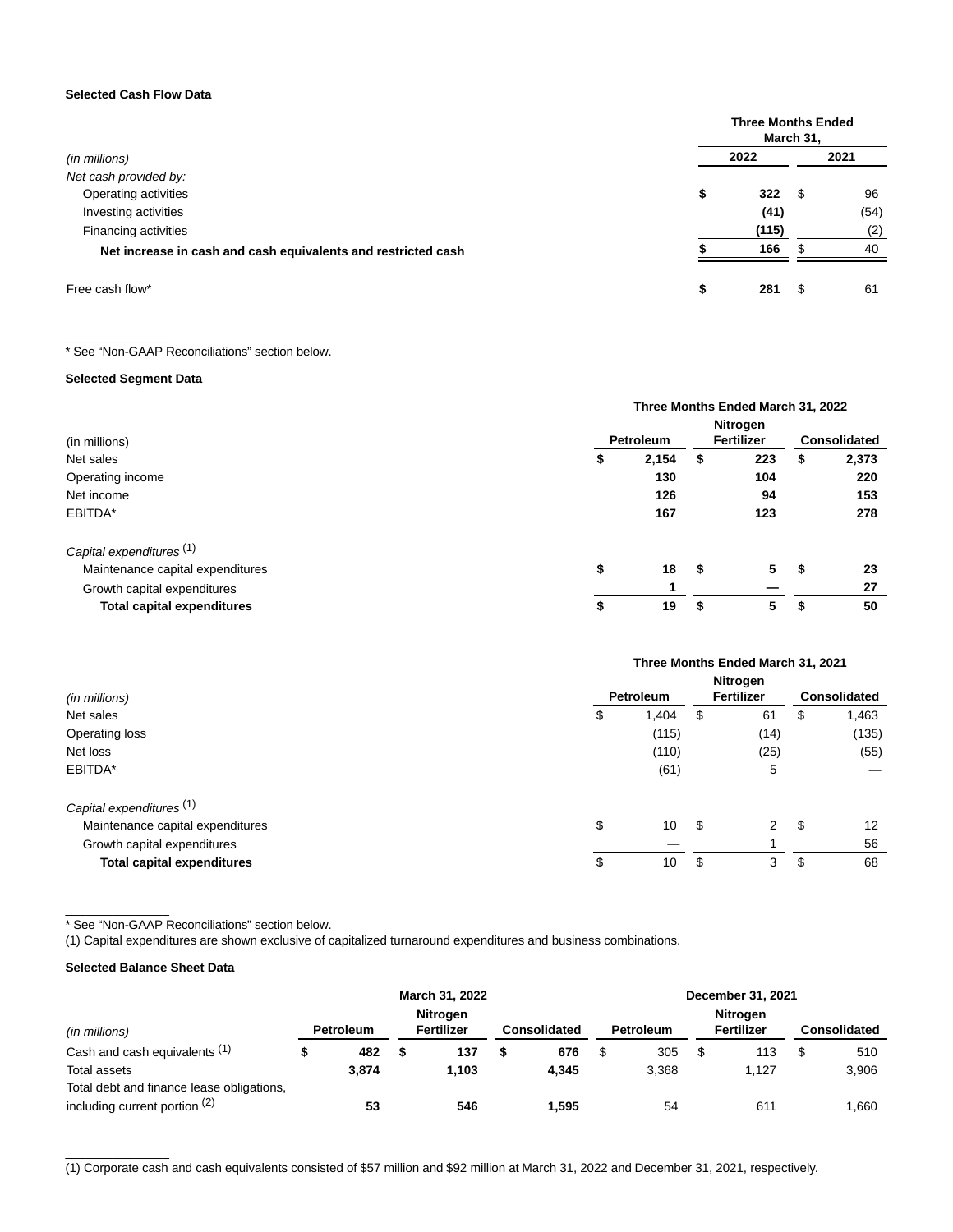(2) Corporate total debt and finance lease obligations, including current portion consisted of \$996 million and \$995 million at March 31, 2022 and December 31, 2021, respectively.

### **Petroleum Segment**

## **Key Operating Metrics per Total Throughput Barrel**

|                                                            | <b>Three Months Ended</b><br>March 31, |       |  |        |  |  |  |
|------------------------------------------------------------|----------------------------------------|-------|--|--------|--|--|--|
| (in millions)                                              |                                        | 2022  |  | 2021   |  |  |  |
| Refining margin *                                          |                                        | 16.75 |  | 3.05   |  |  |  |
| Refining margin adjusted for inventory valuation impacts * |                                        | 9.24  |  | (0.88) |  |  |  |
| Direct operating expenses *                                |                                        | 5.57  |  | 5.89   |  |  |  |

### \* See "Non-GAAP Reconciliations" section below.

## **Throughput Data by Refinery**

\_\_\_\_\_\_\_\_\_\_\_\_\_\_\_

|                                  | <b>Three Months Ended</b><br>March 31, |         |
|----------------------------------|----------------------------------------|---------|
| (in bpd)                         | 2022                                   | 2021    |
| Coffeyville                      |                                        |         |
| Regional crude                   | 39,766                                 | 29,232  |
| WTI                              | 47,815                                 | 52,936  |
| Midland WTI                      | 2,602                                  |         |
| Condensate                       | 11,352                                 | 7,051   |
| Heavy Canadian                   | 6,761                                  |         |
| DJ Basin                         | 18,035                                 | 16,733  |
| Other feedstocks and blendstocks | 11,344                                 | 8,725   |
| Wynnewood                        |                                        |         |
| Regional crude                   | 43,403                                 | 55,159  |
| <b>WTL</b>                       | 344                                    | 3,535   |
| Midland WTI                      | 1,634                                  |         |
| <b>WTS</b>                       | 578                                    |         |
| Condensate                       | 10,285                                 | 9,540   |
| Other feedstocks and blendstocks | 3,425                                  | 3,182   |
| <b>Total throughput</b>          | 197,344                                | 186,093 |

### **Production Data by Refinery**

|                                                        | <b>Three Months Ended</b><br>March 31, |         |
|--------------------------------------------------------|----------------------------------------|---------|
| (in bpd)                                               | 2022                                   | 2021    |
| Coffeyville                                            |                                        |         |
| Gasoline                                               | 75,050                                 | 61,664  |
| <b>Distillate</b>                                      | 54,665                                 | 46,542  |
| Other liquid products                                  | 4,988                                  | 4,107   |
| <b>Solids</b>                                          | 4,359                                  | 3,397   |
| Wynnewood                                              |                                        |         |
| Gasoline                                               | 29,366                                 | 37,456  |
| <b>Distillate</b>                                      | 22,518                                 | 29,164  |
| Other liquid products                                  | 5,134                                  | 2,947   |
| Solids                                                 | 20                                     | 22      |
| <b>Total production</b>                                | 196,100                                | 185,299 |
| Light product yield (as $%$ of crude throughput) $(1)$ | 99.5%                                  | 100.4%  |
| Liquid volume yield (as $%$ of total throughput) $(2)$ | 97.2%                                  | 97.7%   |
| Distillate yield (as % of crude throughput) (3)        | 42.3%                                  | 43.5%   |

 $\overline{\phantom{a}}$  , where  $\overline{\phantom{a}}$ (1) Total Gasoline and Distillate divided by total Regional crude, WTI, WTL, Midland WTI, WTS, Condensate, Heavy Canadian, and DJ Basin throughput.

<sup>(2)</sup> Total Gasoline, Distillate, and Other liquid products divided by total throughput.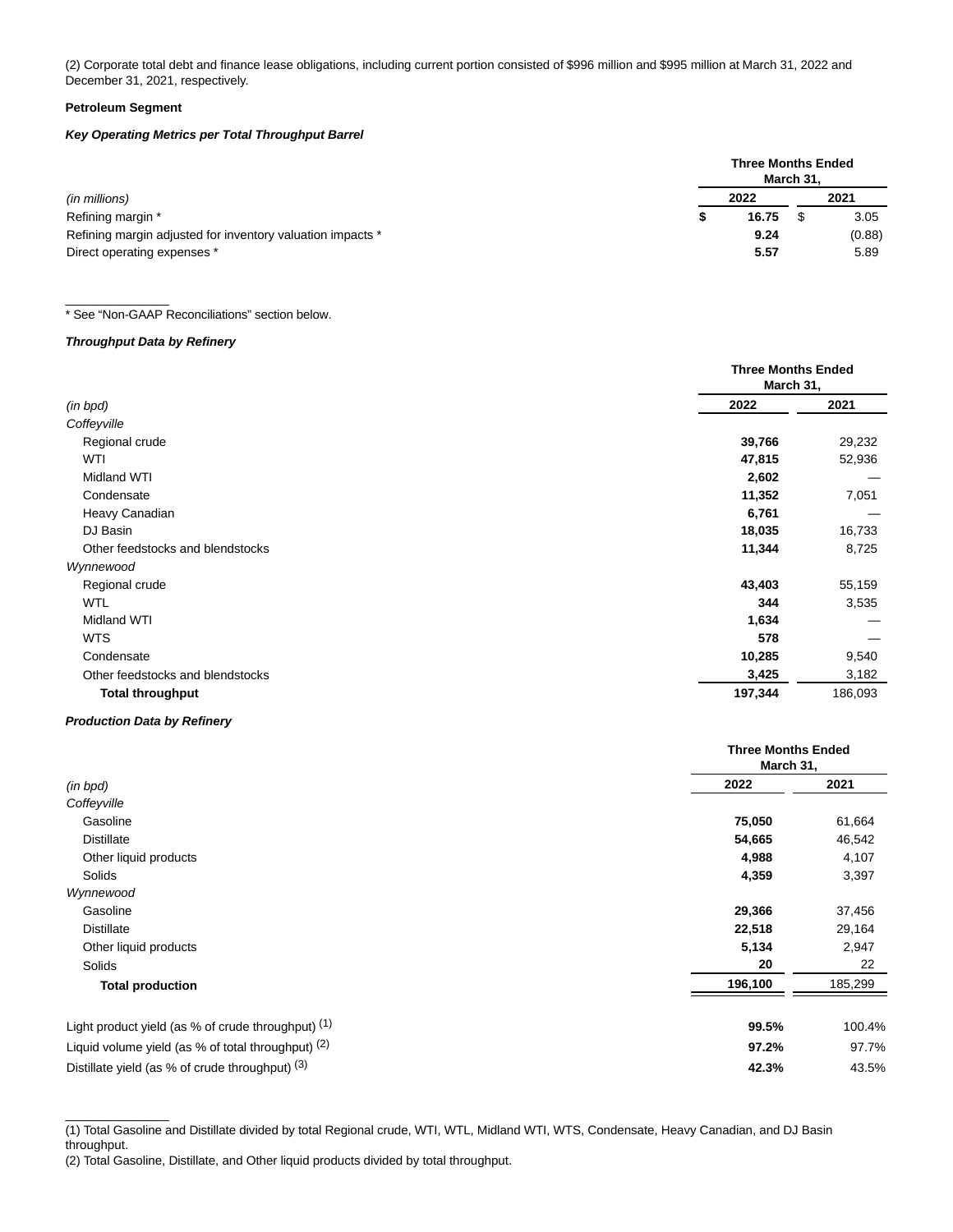(3) Total Distillate divided by total Regional crude, WTI, WTL, Midland WTI, WTS, Condensate, Heavy Canadian, and DJ Basin throughput.

### **Key Market Indicators**

|                                       |             | <b>Three Months Ended</b><br>March 31, |
|---------------------------------------|-------------|----------------------------------------|
|                                       | 2022        | 2021                                   |
| West Texas Intermediate (WTI) NYMEX   | 95.01<br>\$ | \$<br>58.14                            |
| Crude Oil Differentials to WTI:       |             |                                        |
| <b>Brent</b>                          | 2.89        | 3.18                                   |
| WCS (heavy sour)                      | (12.78)     | (11.82)                                |
| Condensate                            | 0.10        | (0.22)                                 |
| Midland Cushing                       | 1.43        | 0.87                                   |
| <b>NYMEX Crack Spreads:</b>           |             |                                        |
| Gasoline                              | 23.46       | 16.43                                  |
| <b>Heating Oil</b>                    | 33.88       | 15.26                                  |
| NYMEX 2-1-1 Crack Spread              | 28.67       | 15.84                                  |
| PADD II Group 3 Product Basis:        |             |                                        |
| Gasoline                              | (7.16)      | (1.22)                                 |
| Ultra-Low Sulfur Diesel               | (5.78)      | 2.20                                   |
| PADD II Group 3 Product Crack Spread: |             |                                        |
| Gasoline                              | 16.30       | 15.20                                  |
| <b>Ultra-Low Sulfur Diesel</b>        | 28.10       | 17.46                                  |
| PADD II Group 3 2-1-1                 | 22.20       | 16.33                                  |
|                                       |             |                                        |

### **Nitrogen Fertilizer Segment:**

## **Ammonia Utilization Rates (1)**

|                                   | <b>Three Months Ended</b><br>March 31. |      |  |  |  |
|-----------------------------------|----------------------------------------|------|--|--|--|
| (percent of capacity utilization) | 2022                                   | 2021 |  |  |  |
| Consolidated                      | 88%                                    | 88%  |  |  |  |

(1) Reflects our ammonia utilization rates on a consolidated basis. Utilization is an important measure used by management to assess operational output at each of the Partnership's facilities. Utilization is calculated as actual tons produced divided by capacity. We present our utilization for the three months ended March 31, 2022 and 2021 and take into account the impact of our current turnaround cycles on any specific period. Additionally, we present utilization solely on ammonia production rather than each nitrogen product as it provides a comparative baseline against industry peers and eliminates the disparity of plant configurations for upgrade of ammonia into other nitrogen products. With our efforts being primarily focused on ammonia upgrade capabilities, this measure provides a meaningful view of how well we operate.

#### **Sales and Production Data**

\_\_\_\_\_\_\_\_\_\_\_\_\_\_\_

|                                                                        |             | <b>Three Months Ended</b><br>March 31, |       |  |
|------------------------------------------------------------------------|-------------|----------------------------------------|-------|--|
|                                                                        | 2022        |                                        | 2021  |  |
| Consolidated sales (thousand tons):                                    |             |                                        |       |  |
| Ammonia                                                                | 40          |                                        | 32    |  |
| <b>UAN</b>                                                             | 322         |                                        | 239   |  |
| Consolidated product pricing at gate (dollars per ton). <sup>(1)</sup> |             |                                        |       |  |
| Ammonia                                                                | \$<br>1,055 | \$                                     | 300   |  |
| <b>UAN</b>                                                             | 496         |                                        | 159   |  |
| Consolidated production volume (thousand tons):                        |             |                                        |       |  |
| Ammonia (gross produced) <sup>(2)</sup>                                | 187         |                                        | 188   |  |
| Ammonia (net available for sale) <sup>(2)</sup>                        | 52          |                                        | 70    |  |
| <b>UAN</b>                                                             | 317         |                                        | 272   |  |
| Feedstock:                                                             |             |                                        |       |  |
| Petroleum coke used in production (thousand tons)                      | 108         |                                        | 128   |  |
| Petroleum coke (dollars per ton)                                       | \$<br>56.46 | \$                                     | 42.91 |  |
| Natural gas used in production (thousands of MMBtu) <sup>(3)</sup>     | 1,761       |                                        | 1,882 |  |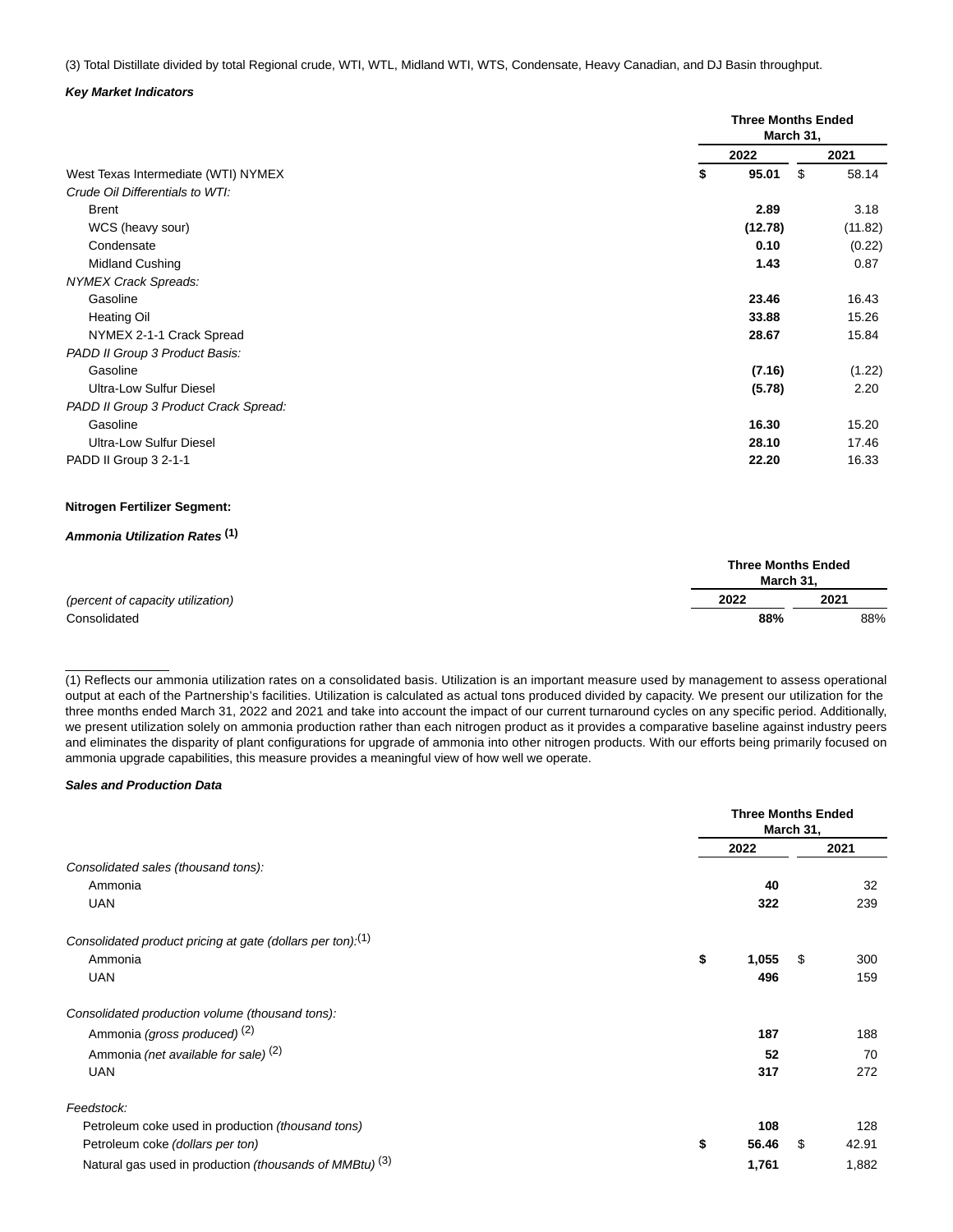| Natural gas used in production (dollars per MMBtu) <sup>(3)</sup>                      | $5.54$ \$       | 3.10 |
|----------------------------------------------------------------------------------------|-----------------|------|
| Natural gas in cost of materials and other <i>(thousands of MMBtus)</i> <sup>(3)</sup> | 1.528           | 940  |
| Natural gas in cost of materials and other (dollars per MMBtu) <sup>(3)</sup>          | $5.62 \quad$ \$ | 2.94 |

(1) Product pricing at gate represents sales less freight revenue divided by product sales volume in tons and is shown in order to provide a pricing measure that is comparable across the fertilizer industry.

(2) Gross tons produced for ammonia represent total ammonia produced, including ammonia produced that was upgraded into other fertilizer products. Net tons available for sale represent ammonia available for sale that was not upgraded into other fertilizer products.

(3) The feedstock natural gas shown above does not include natural gas used for fuel. The cost of fuel natural gas is included in direct operating expense.

### **Key Market Indicators**

\_\_\_\_\_\_\_\_\_\_\_\_\_\_\_

|                                            |    | <b>Three Months Ended</b> | March 31, |      |
|--------------------------------------------|----|---------------------------|-----------|------|
|                                            |    | 2022                      |           | 2021 |
| Ammonia – Southern Plains dollars per ton) | æ  | 1.277                     | -5        | 437  |
| Ammonia – Corn belt dollars per ton)       |    | 1.376                     |           | 497  |
| $UAN$ – Corn belt dollars per ton)         |    | 615                       |           | 256  |
| Natural gas NYMEX (dollars per MMBtu)      | \$ | 4.59                      |           | 2.72 |

### **Q2 2022 Outlook**

The table below summarizes our outlook for certain operational statistics and financial information for the second quarter of 2022. See "Forward-Looking Statements" above.

|                                                        | Q2 2022  |    |         |  |
|--------------------------------------------------------|----------|----|---------|--|
|                                                        | Low      |    | High    |  |
| Petroleum                                              |          |    |         |  |
| Total throughput (bpd)                                 | 195,000  |    | 210,000 |  |
| Direct operating expenses (in millions) (1)            | \$<br>95 | \$ | 100     |  |
| Turnaround <sup>(2)</sup>                              | \$<br>5  | \$ | 10      |  |
| Renewables <sup>(3)</sup>                              |          |    |         |  |
| Total throughput (bpd)                                 | 3,500    |    | 4,500   |  |
| Direct operating expenses (in millions) (1)            | \$<br>2  | \$ | 4       |  |
| Nitrogen Fertilizer                                    |          |    |         |  |
| Ammonia utilization rates (4)                          |          |    |         |  |
| Consolidated                                           | 92%      |    | 97%     |  |
| <b>Coffeyville Fertilizer Facility</b>                 | 95%      |    | 100%    |  |
| East Dubuque Fertilizer Facility                       | 88%      |    | 93%     |  |
| Direct operating expenses (in millions) <sup>(1)</sup> | \$<br>55 | \$ | 60      |  |
| Capital Expenditures (in millions) <sup>(2)</sup>      |          |    |         |  |
| Petroleum                                              | \$<br>30 | \$ | 40      |  |
| Renewables <sup>(3)</sup>                              | 17       |    | 22      |  |
| Nitrogen Fertilizer                                    | 12       |    | 17      |  |
| Other                                                  |          |    | 3       |  |
| <b>Total capital expenditures</b>                      | \$<br>59 | \$ | 82      |  |

(1) Direct operating expenses are shown exclusive of depreciation and amortization and, for the Nitrogen Fertilizer segment, turnaround expenses and inventory valuation impacts.

(2) Turnaround and capital expenditures are disclosed on an accrual basis.

(3) Renewables reflects spending on the Wynnewood renewable diesel unit project. Upon completion and meeting of certain criteria under accounting rules, Renewables is expected to be a new reportable segment. As of March 31, 2022, Renewables does not the meet the definition of a reportable segment as defined under Accounting Standards Codification 280.

(4) Ammonia utilization rates exclude the impact of turnarounds.

\_\_\_\_\_\_\_\_\_\_\_\_\_\_\_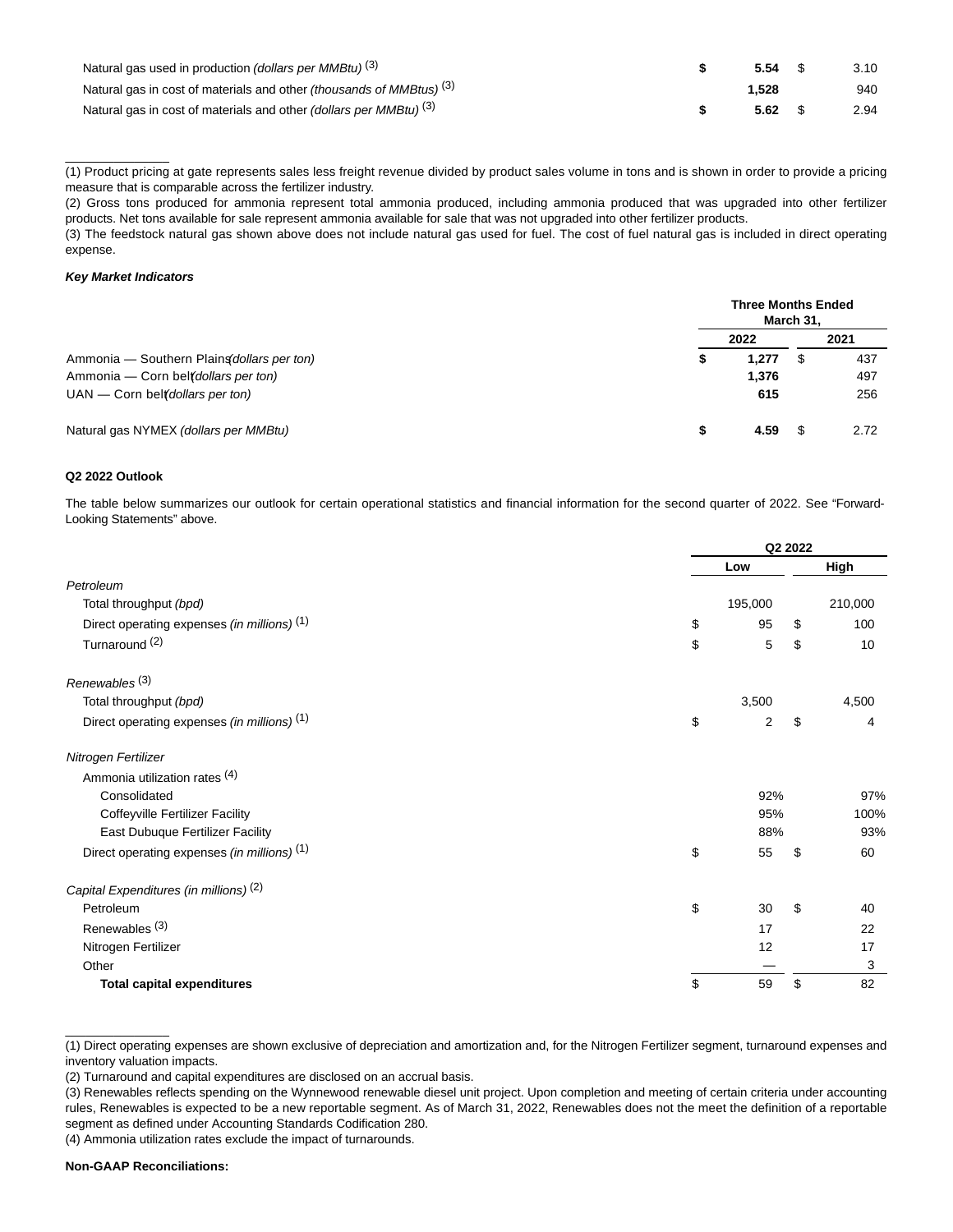### **Reconciliation of Net Income (Loss) to EBITDA and Adjusted EBITDA**

|                                        |           | <b>Three Months Ended</b><br>March 31, |      |  |  |  |
|----------------------------------------|-----------|----------------------------------------|------|--|--|--|
| (in millions)                          | 2022      |                                        | 2021 |  |  |  |
| Net income (loss)                      | 153<br>\$ | \$                                     | (55) |  |  |  |
| Interest expense, net                  | 24        |                                        | 31   |  |  |  |
| Income tax expense (benefit)           | 34        |                                        | (42) |  |  |  |
| Depreciation and amortization          | 67        |                                        | 66   |  |  |  |
| <b>EBITDA</b>                          | 278<br>ъ  | \$                                     |      |  |  |  |
| Adjustments:                           |           |                                        |      |  |  |  |
| Revaluation of RFS liability           | 19        |                                        | 111  |  |  |  |
| Loss on marketable securities          |           |                                        | (62) |  |  |  |
| Unrealized (gain) loss on derivatives  | (6)       |                                        | 43   |  |  |  |
| Inventory valuation impacts, favorable | (136)     |                                        | (66) |  |  |  |
| <b>Adjusted EBITDA</b>                 | 155<br>\$ |                                        | 26   |  |  |  |

### **Reconciliation of Basic and Diluted Earnings (Loss) per Share to Adjusted Earnings (Loss) per Share**

|                                             |    | <b>Three Months Ended</b><br>March 31, |  |        |  |
|---------------------------------------------|----|----------------------------------------|--|--------|--|
|                                             |    | 2022                                   |  | 2021   |  |
| Basic and diluted earnings (loss) per share | \$ | 0.93                                   |  | (0.39) |  |
| Adjustments: (1)                            |    |                                        |  |        |  |
| Revaluation of RFS liability                |    | 0.14                                   |  | 0.82   |  |
| Loss on marketable securities               |    |                                        |  | (0.46) |  |
| Unrealized (gain) loss on derivatives       |    | (0.05)                                 |  | 0.32   |  |
| Inventory valuation impacts, favorable      |    | (1.00)                                 |  | (0.48) |  |
| Adjusted earnings (loss) per share          | S  | 0.02                                   |  | (0.19) |  |

(1) Amounts are shown after-tax, using the Company's marginal tax rate, and are presented on a per share basis using the weighted average shares outstanding for each period.

### **Reconciliation of Net Cash Provided By Operating Activities to Free Cash Flow**

\_\_\_\_\_\_\_\_\_\_\_\_\_\_\_

| (in millions)                             |      | <b>Three Months Ended</b><br>March 31, |      |  |  |
|-------------------------------------------|------|----------------------------------------|------|--|--|
|                                           | 2022 |                                        | 2021 |  |  |
| Net cash provided by operating activities | 5    | 322<br>S                               | 96   |  |  |
| Less:                                     |      |                                        |      |  |  |
| Capital expenditures                      |      | (26)                                   | (34) |  |  |
| Capitalized turnaround expenditures       |      | (15)                                   | (1)  |  |  |
| Free cash flow                            | 5    | 281<br>ა                               | 61   |  |  |

## **Reconciliation of Petroleum Segment Net Income (Loss) to EBITDA and Adjusted EBITDA**

|                                            |          | <b>Three Months Ended</b><br>March 31, |  |  |  |
|--------------------------------------------|----------|----------------------------------------|--|--|--|
| (in millions)                              | 2022     | 2021                                   |  |  |  |
| Petroleum net income (loss)                | 126<br>Þ | (110)<br>S                             |  |  |  |
| Interest income, net                       | (5)      | (2)                                    |  |  |  |
| Depreciation and amortization              | 46       | 51                                     |  |  |  |
| <b>Petroleum EBITDA</b>                    | 167      | (61)                                   |  |  |  |
| Adjustments:                               |          |                                        |  |  |  |
| Revaluation of RFS liability               | 19       | 111                                    |  |  |  |
| Unrealized (gain) loss on derivatives      | (5)      | 43                                     |  |  |  |
| Inventory valuation impacts, favorable (1) | (133)    | (66)                                   |  |  |  |
| <b>Petroleum Adjusted EBITDA</b>           | 48       | 27<br>\$.                              |  |  |  |

**Reconciliation of Petroleum Segment Gross Profit (Loss) to Refining Margin and Refining Margin Adjusted for Inventory Valuation Impacts**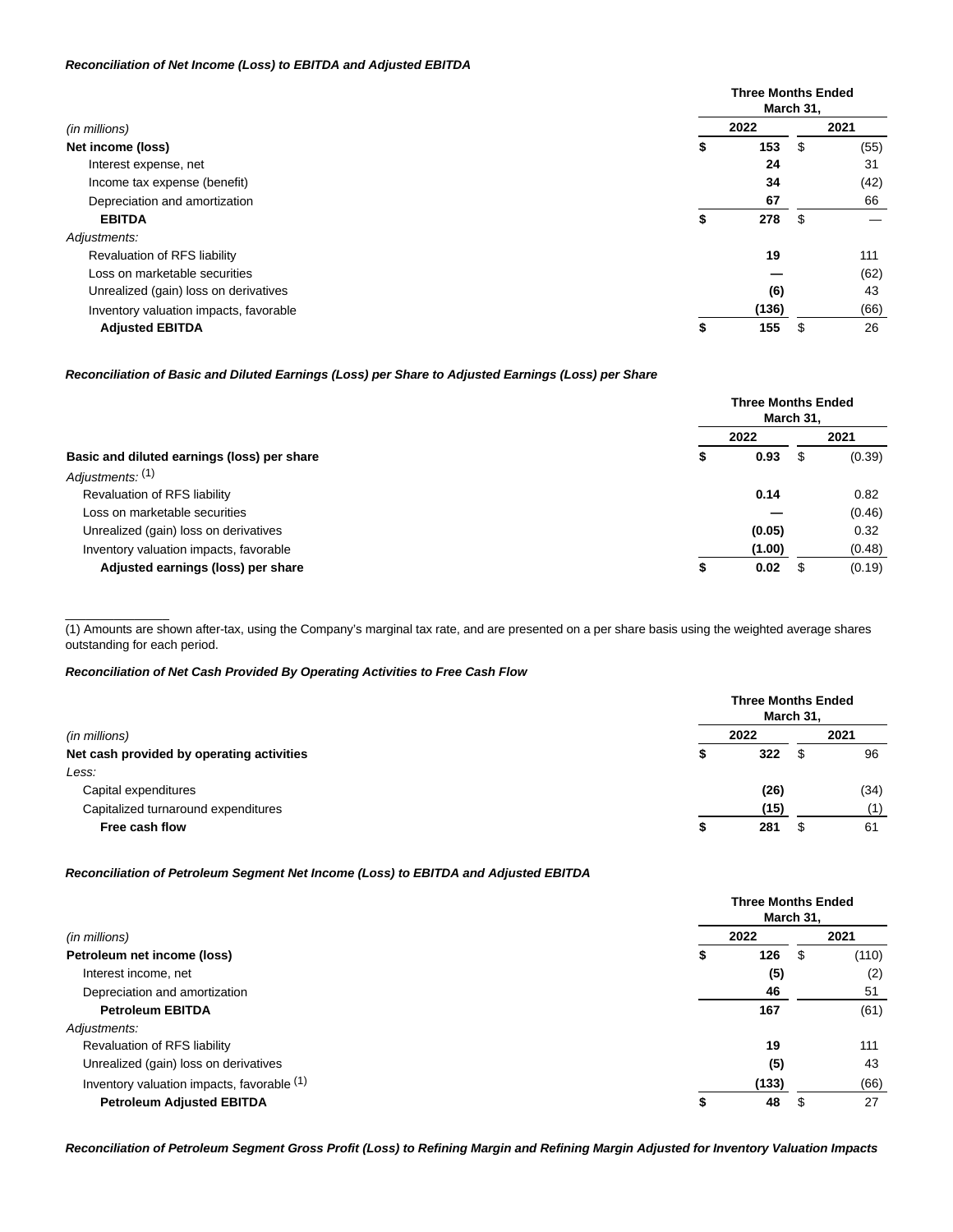|                                                                        |    | <b>Three Months Ended</b><br>March 31, |      |          |  |  |
|------------------------------------------------------------------------|----|----------------------------------------|------|----------|--|--|
| (in millions)                                                          |    | 2022                                   | 2021 |          |  |  |
| Net sales                                                              | \$ | 2,154                                  | S    | 1,404    |  |  |
| Less:                                                                  |    |                                        |      |          |  |  |
| Cost of materials and other                                            |    | (1, 857)                               |      | (1, 353) |  |  |
| Direct operating expenses (exclusive of depreciation and amortization) |    | (99)                                   |      | (99)     |  |  |
| Depreciation and amortization                                          |    | (46)                                   |      | (51)     |  |  |
| Gross profit (loss)                                                    |    | 152                                    |      | (99)     |  |  |
| Add:                                                                   |    |                                        |      |          |  |  |
| Direct operating expenses (exclusive of depreciation and amortization) |    | 99                                     |      | 99       |  |  |
| Depreciation and amortization                                          |    | 46                                     |      | 51       |  |  |
| Refining margin                                                        |    | 297                                    |      | 51       |  |  |
| Inventory valuation impacts, favorable (1)                             |    | (133)                                  |      | (66)     |  |  |
| Refining margin adjusted for inventory valuation impacts               | \$ | 164                                    | S    | (15)     |  |  |

(1) The Petroleum Segment's basis for determining inventory value under GAAP is First-In, First-Out ("FIFO"). Changes in crude oil prices can cause fluctuations in the inventory valuation of crude oil, work in process and finished goods, thereby resulting in a favorable inventory valuation impact when crude oil prices increase and an unfavorable inventory valuation impact when crude oil prices decrease. The inventory valuation impact is calculated based upon inventory values at the beginning of the accounting period and at the end of the accounting period. In order to derive the inventory valuation impact per total throughput barrel, we utilize the total dollar figures for the inventory valuation impact and divide by the number of total throughput barrels for the period.

### **Reconciliation of Petroleum Segment Total Throughput Barrels**

\_\_\_\_\_\_\_\_\_\_\_\_\_\_\_

|                                  | March 31,  | <b>Three Months Ended</b> |
|----------------------------------|------------|---------------------------|
|                                  | 2022       | 2021                      |
| Total throughput barrels per day | 197.344    | 186,093                   |
| Days in the period               | 90         | 90                        |
| <b>Total throughput barrels</b>  | 17,760,998 | 16.748.383                |

#### **Reconciliation of Petroleum Segment Refining Margin per Total Throughput Barrel**

|                                                      | <b>Three Months Ended</b><br>March 31. |       |  |      |  |
|------------------------------------------------------|----------------------------------------|-------|--|------|--|
| (in millions, except for per throughput barrel data) |                                        | 2022  |  | 2021 |  |
| Refining margin                                      |                                        | 297   |  | 51   |  |
| Divided by: total throughput barrels                 |                                        | 18    |  |      |  |
| Refining margin per total throughput barrel          |                                        | 16.75 |  | 3.05 |  |

#### **Reconciliation of Petroleum Segment Refining Margin Adjusted for Inventory Valuation Impacts per Total Throughput Barrel**

| (in millions, except for throughput barrel data)                                     |  | <b>Three Months Ended</b> | March 31. |        |
|--------------------------------------------------------------------------------------|--|---------------------------|-----------|--------|
|                                                                                      |  | 2022                      | 2021      |        |
| Refining margin adjusted for inventory valuation impacts                             |  | 164                       |           | (15)   |
| Divided by: total throughput barrels                                                 |  | 18                        |           |        |
| Refining margin adjusted for inventory valuation impacts per total throughput barrel |  | 9.24                      |           | (0.88) |

#### **Reconciliation of Petroleum Segment Direct Operating Expenses per Total Throughput Barrel**

|                                                                        | <b>Three Months Ended</b> | March 31. |      |
|------------------------------------------------------------------------|---------------------------|-----------|------|
| (in millions, except for throughput barrel data)                       | 2022                      |           | 2021 |
| Direct operating expenses (exclusive of depreciation and amortization) | 99                        |           | 99   |
| Divided by: total throughput barrels                                   | 18                        |           |      |
| Direct operating expenses per total throughput barrel                  | 5.57                      |           | 5.89 |

**Reconciliation of Nitrogen Fertilizer Segment Net Income (Loss) to EBITDA and Adjusted EBITDA**